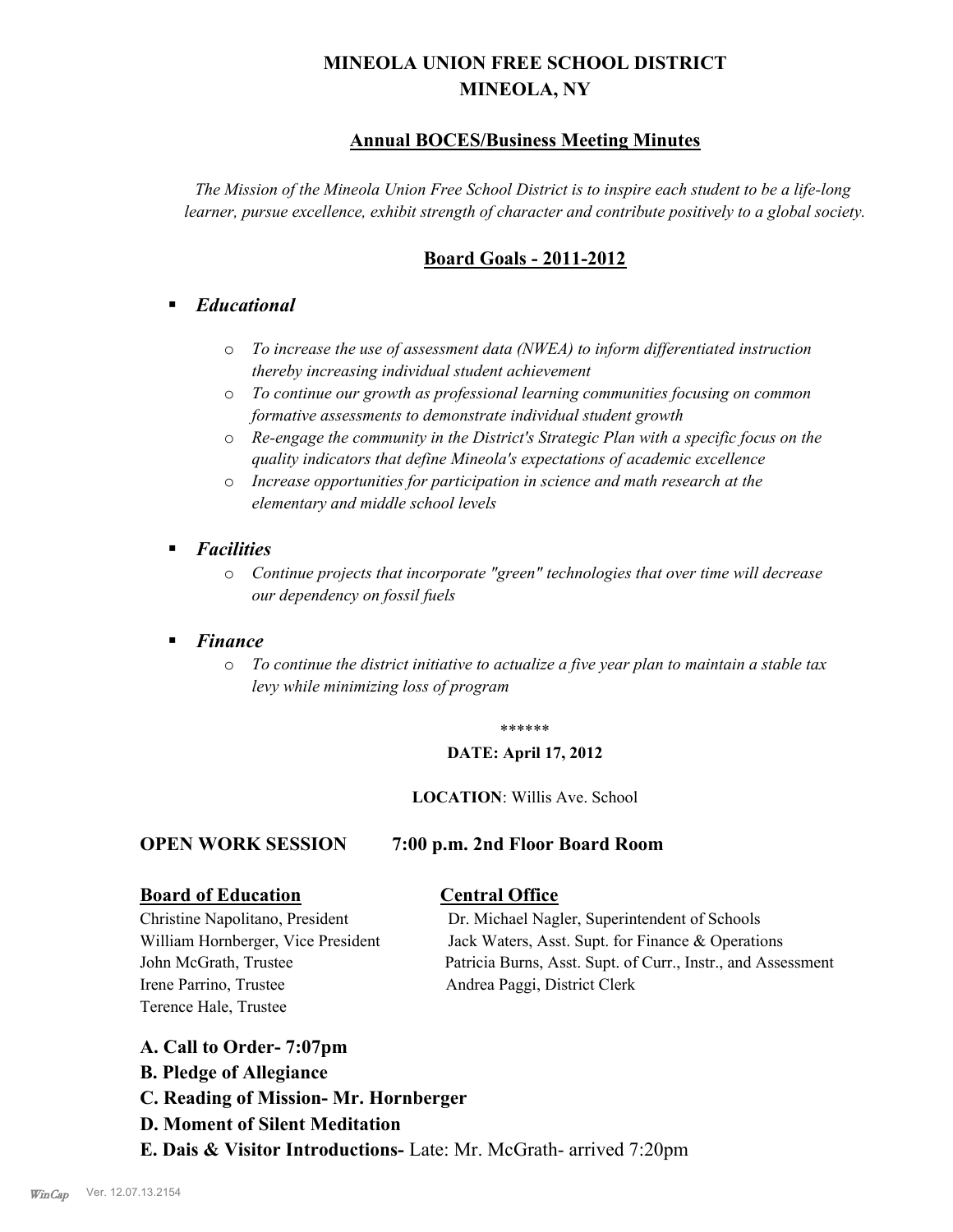## **F. High School Student Organization Report**

Tonight's report is by Mathias. It was reported that the high school experienced some network problems yesterday and it was interesting to see how everyone dealt with the issue. Mathias reported that the AP test would be administered in a few weeks and student are preparing for them. Seniors have received their letters of acceptance from various colleges and are in the process of committing to schools. Class Officer voting has begun and each grade is planning their events. The 8th graders have requested a dance at the end of the year, since they are no longer at the Middle School. There is nothing else to report at this time.

#### **G. Old Business**

Ms. Napoitano asked the Board if there is any old business. Mr. Hale had no issues. Ms. Parrino asked the Superintendent about "pink slime" and if it is being served in the district. The Superintendent stated that we are not serving pink slime and he has it in writing that our supplier is not using this product. Mr. Hornberger asked the Superintendent for an update on the field usage at the Solomon Schechter (formerly Cross Street), as it was reported to him that the Williston Park Little league had to switch games and practices. The Superintendent stated that he promised the WPLL that Meadow Drive would be ready for use and the work has been completed. Also, work on the Solomon Schechter fields has just been done and these fields will be made available. Ms. Napolitano asked for the status of the Jackson Avenue Bus loop. The Superintendent stated that there are many options and that the only rush is to plan for the cost ahead. The Budget needs to be adjusted tonight and therefore it is necessary to transfer funds from the fund balance to capitol. The money would be returned to fund balance if it is not used. Ms. Napoitano suggested that a committee be formed for the Bus Loop and their suggestions should be reported back to the Board. It was suggested that the committee should be made up of approximately 10 members. Mr. Hale stated that he is in favor of a committee. Mr. McGrath stated that he is not in favor of the Bus loop but doesn't object to a committee. Mr. Hornberger stated that he is okay with setting up a committee but feels it should be fine tuned who will be included. Ms Parrino suggested an town meeting to include everyone. Ms. Napolitano suggested that information should be put out for the committee by the Superintendent and see what the response is to the committee. Mr. Hale also added, that a committee is needed before a town hall meeting could be held. Ms. Napolitano asked for an update on the Jackson Avenue Cafeteria. The Superintendent stated that he and Mr. Waters had reviewed the funds earmarked for this project and are comfortable with spending \$200,000 of the \$350,000. The Superintendent will be meeting with the architects tomorrow with this figure. He added that the work can be done over the summer. Ms. Parrino asked if there will be any problems at the schools with providing additional lunches and do the schools need any new equipment. The Superintendent stated that there should be no problems this year, but it will take time to evaluate what is needed. Ms. Napolitano asked for an update on Teacher negotiations. The Superintendent stated that negotiations are underway and a mediator has been assigned. We are looking to get both sides to move to a middle ground. The Superintendent stated that he is not bending under recommendation of the Board. Mr. McGrath and Mr. Hornberger stated that is still their recommendation.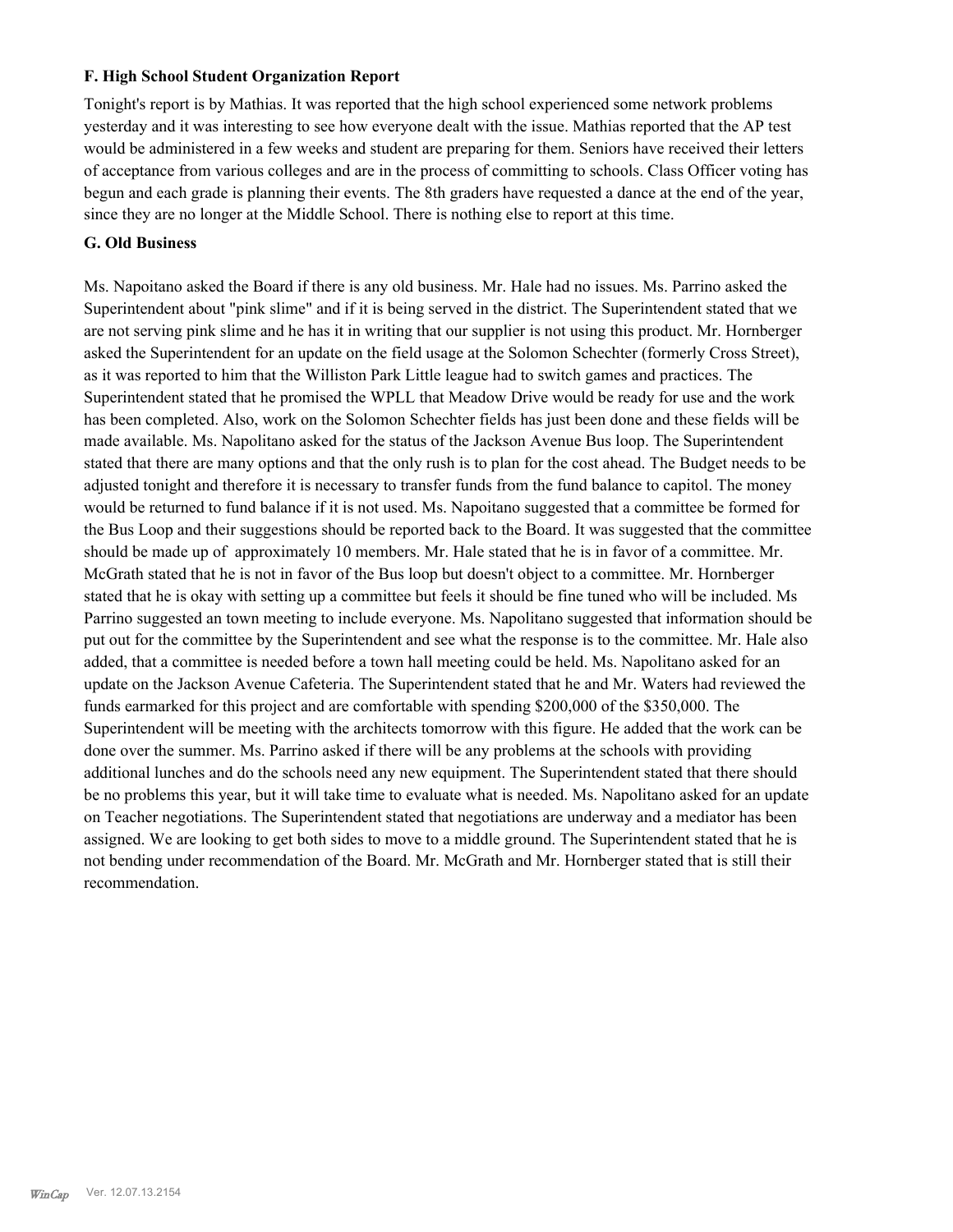#### **H. New Business**

**RESOLUTION #64-BE IT RESOLVED** that the Mineola Board of Education approves the Adoption of the 2012- 2013 Education Plan and Budget in the amount of \$83,922,180, as submitted or, if necessary, with revisions.

**Motion:** Terence Hale **Second:** John McGrath

Discussion: Ms. Napolitano stated that it is necessary to amend Resolution #64 to the following:

**RESOLUTION #64-BE IT RESOLVED** that the Mineola Board of Education approves the Adoption of the 2012- 2013 Education Plan and Budget in the amount of \$83,922,180, as submitted or, if necessary, with revisions, and further

**BE IT RESOLVED** that the Board of Education of the Mineola School approves the real property tax report card prepared by the District's business office for the 2012 Annual District Meeting: and be it further RESOLVED that a copy of said report card shall be submitted to the State Education Department by the end of the next business day following this approval.

**Motion:** Terence Hale **Second:** John McGrath

Discussion: There was no further discussion.

| Yes: | Terence Hale         | No: | None |
|------|----------------------|-----|------|
|      | Irene Parrino        |     |      |
|      | John McGrath         |     |      |
|      | William Hornberger   |     |      |
|      | Christine Napolitano |     |      |

**Passed:** Yes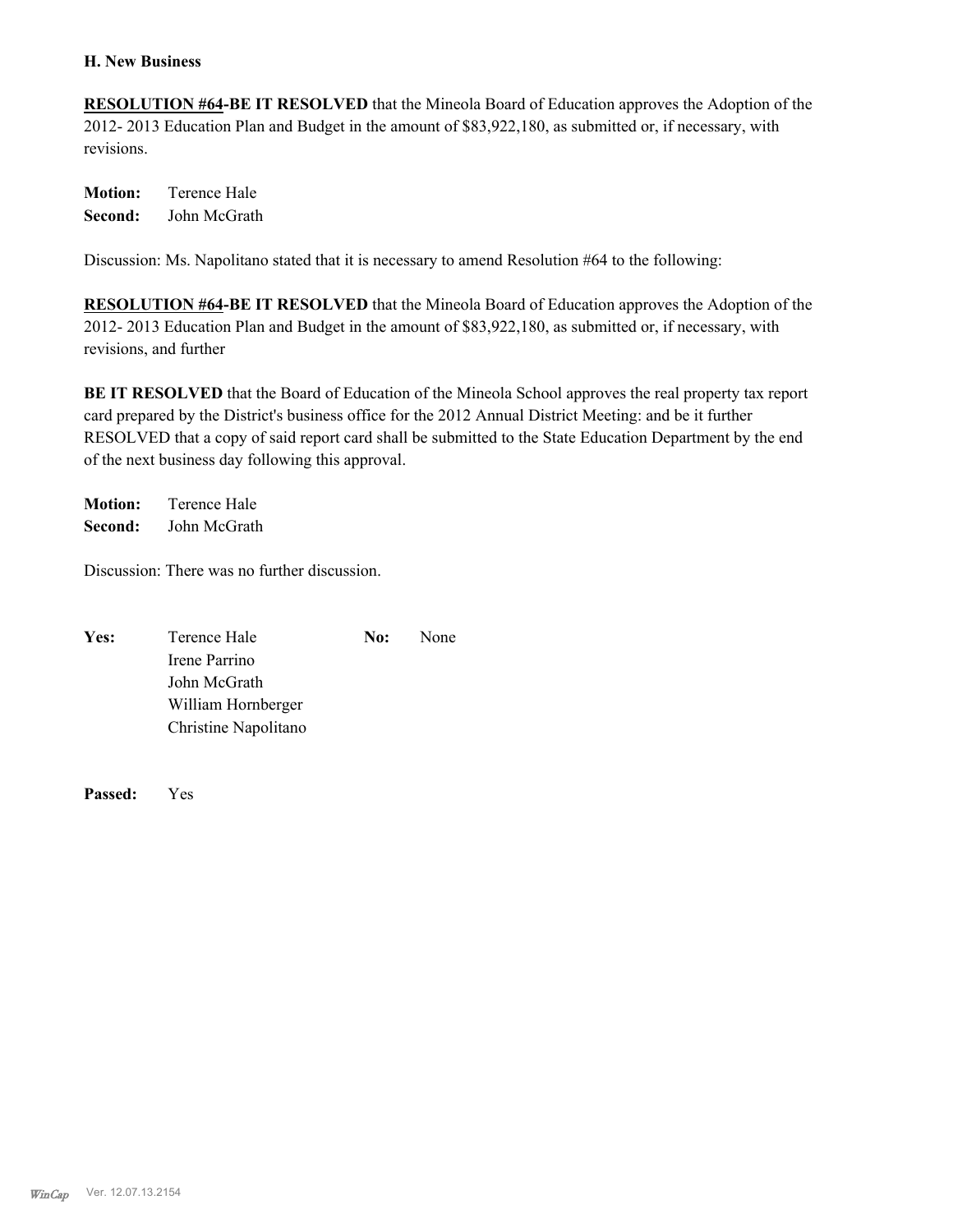## **Adoption of BOCES 2012-2013 Annual Operating Budget**

**RESOLUTION #65-BE IT RESOLVED** that the Mineola Board of Education approves the Nassau BOCES Proposed Administrative Operations Budget for the 2012/2013 school year in the amount of \$19,305,205.

**Motion:** John McGrath **Second:** William Hornberger

No Discussion.

Yes: Terence Hale **No:** None Irene Parrino John McGrath William Hornberger Christine Napolitano

**Passed:** Yes

## **Election of BOCES Candidates**

**RESOLUTION #66-BE IT RESOLVED** that the Mineola Board of Education cast one (1) vote for three of the following candidates listed below to fill the Board of Cooperative Educational Services of Nassau County (BOCES) for three (3), three (3) year terms commencing July 1, 2012.

Susan Bergtraum 1 Martin R. Kaye 1 Michael Weinick 1

**Motion:** Terence Hale **Second:** William Hornberger

**Yes:** Terence Hale **No:** None Irene Parrino John McGrath William Hornberger Christine Napolitano

**Passed:** Yes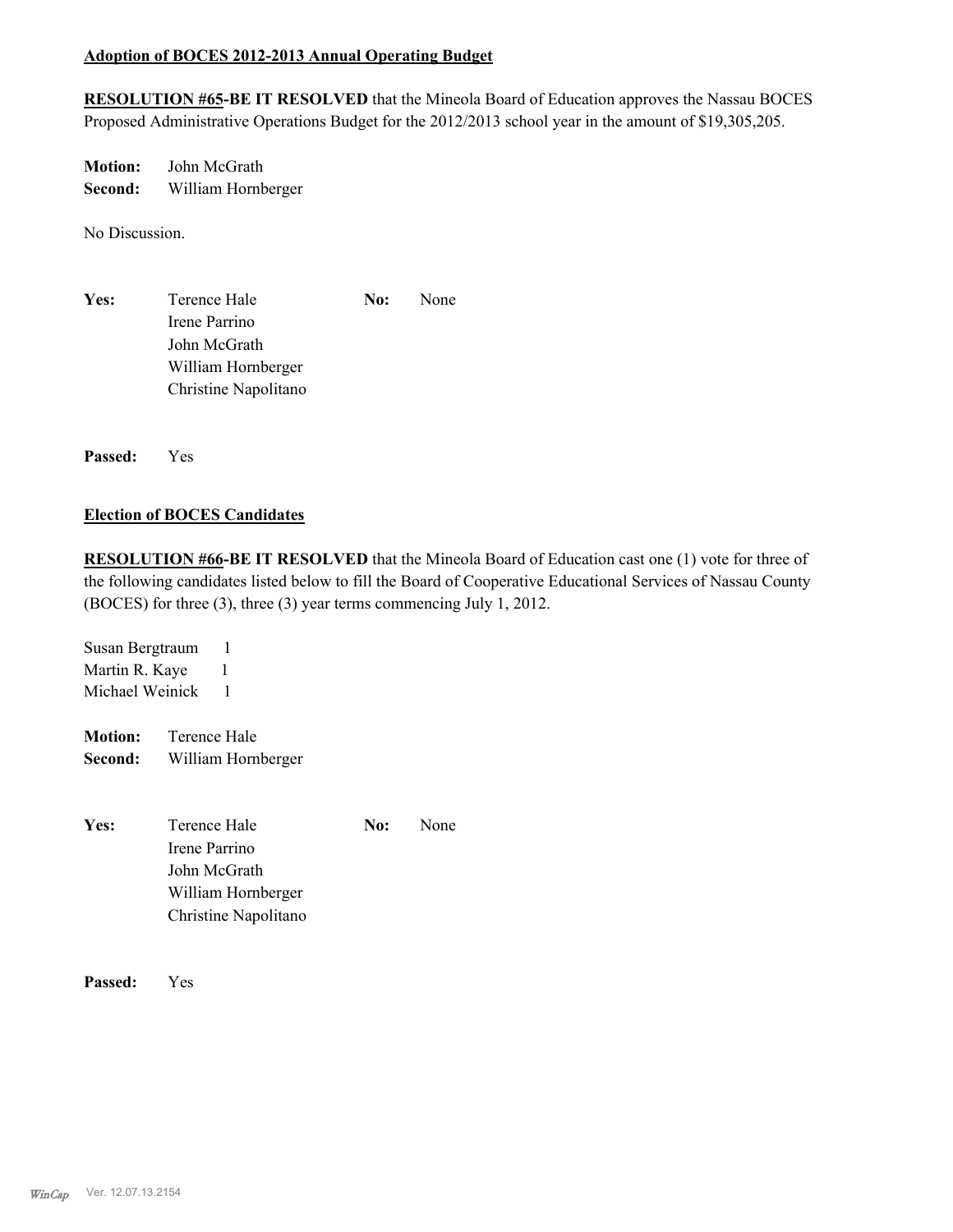## **Establishment of a Career and Technical Education Reserve by BOCES**

**RESOLUTION#67 -**BE IT RESOLVED, that Mineola School District does hereby agree and consent to the establishment in accordance with the provisions of Education Law §1950(4)(ee) and applicable regulations of the Commissioner of Education of a career education instructional equipment reserve fund by the Board of Cooperative Educational Services of Nassau County (hereinafter "Nassau BOCES") for the replacement and purchase of advanced technology equipment used in instructional programs conducted by the BOCES; and BE IT FURTHER RESOLVED, that the district clerk of this Board be and is hereby directed to promptly provide to the Nassau BOCES District Clerk a certification of the approval of these resolutions; and BE IT FURTHER RESOLVED, that the Nassau BOCES District Superintendent (and/or his designee) is hereby directed upon the approval of the establishment of said reserve fund by a majority of Nassau BOCES' component school districts to so notify the Commissioner of Education and each component school district, and to take such other actions as may reasonably be necessary to establish and operate said reserve fund.

**Motion:** Terence Hale **Second:** William Hornberger

Discussion: The Board asked for clarification of this resolution**.** The Superintendent stated that BOCES wants to offer district discounts to attend programs and in order to do so needs to set up a reserve. Our district will send approximately 20 to the program and therefore will benefit from savings. No further discussion.

| Yes: | Terence Hale         | No: | None |
|------|----------------------|-----|------|
|      | Irene Parrino        |     |      |
|      | John McGrath         |     |      |
|      | William Hornberger   |     |      |
|      | Christine Napolitano |     |      |

**Passed:** Yes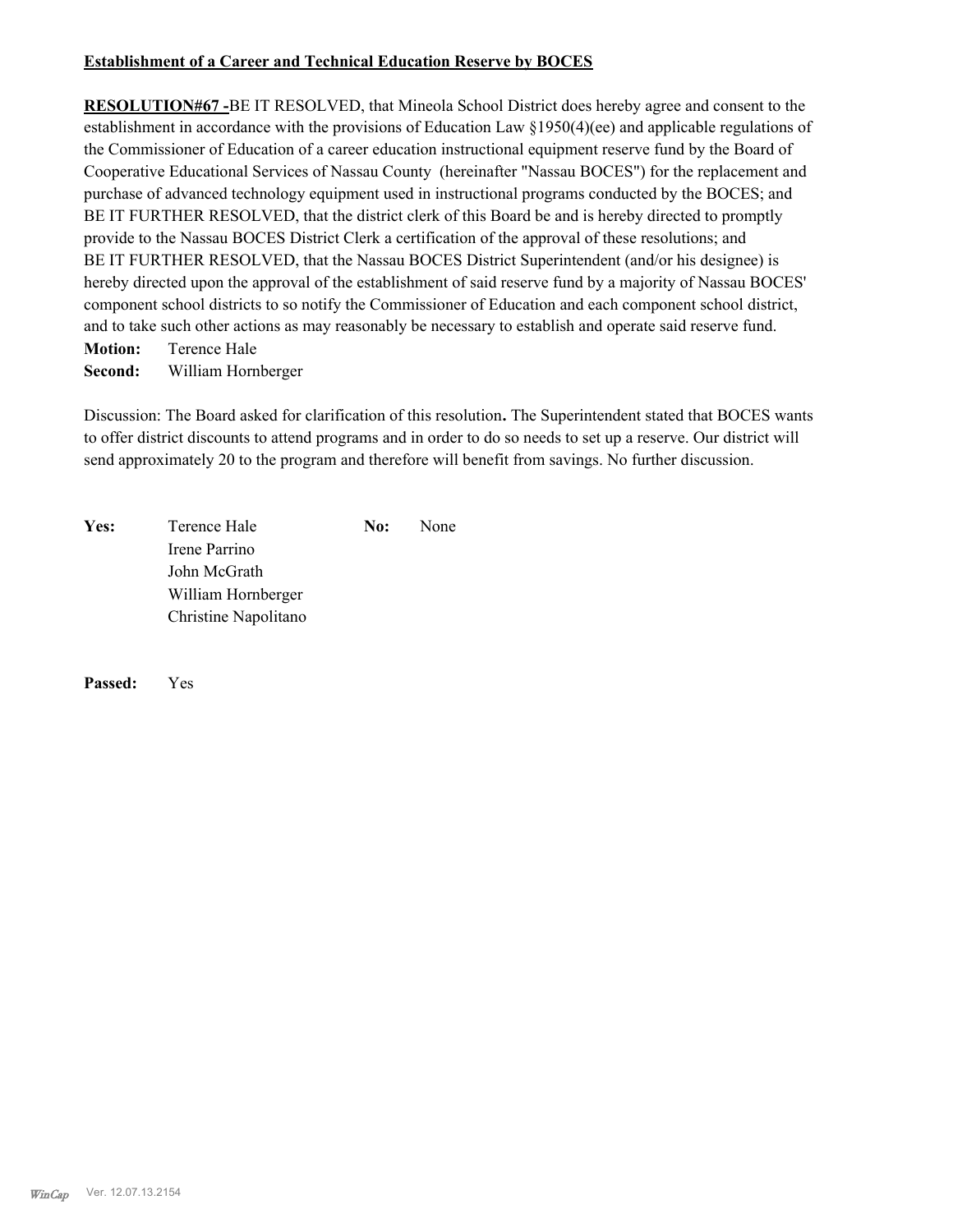# **I. Consensus Agenda**

**RESOLUTION #68-BE IT RESOLVED** that the Board of Education approves the consensus agenda items I.1.a.. through I.8, as presented.

**Motion:** John McGrath **Second:** William Hornberger

Discussion: Ms. Parrino asked about item #7c the Winter Brothers contract, will the price be the same. It was stated that the cost will be the same. Ms. Parrino inquired about item  $\#$  3a and asked if we are obligated to have this contract. The Superintendent stated that this was reviewed in Executive session prior to Mr. Leder starting. Ms. Parrino expressed a concern that the wording allows for flexibility and asked if the contract can be amended. Ms. Parrino suggested tabling item # I.3.a. A motion was made to table the contract.

| <b>Motion:</b><br>Second: | John McGrath<br>Irene Parrino                                         |     |                    |
|---------------------------|-----------------------------------------------------------------------|-----|--------------------|
| Yes:                      | Terence Hale<br>Irene Parrino<br>John McGrath<br>Christine Napolitano | No: | William Hornberger |

**Passed:** Yes

No Further Discussion. Ms. Napolitano polled the Board to approve the amended consensus agenda.

| Yes: | Terence Hale         | No: | None |
|------|----------------------|-----|------|
|      | Irene Parrino        |     |      |
|      | John McGrath         |     |      |
|      | William Hornberger   |     |      |
|      | Christine Napolitano |     |      |
|      |                      |     |      |

**Passed:** Yes

# 1. **Instruction**

- a. Resignation(s)
- That the Board of Education accepts the resignation of Sarah Mooney, part time teacher at Mineola Middle School, effective April 4, 2012. 1.
- b. Appointments Instruction
- The Board of Education approves the appointment of Kimberly Lovisi, to the position of Part-Time Teacher at Mineola Middle School, effective April 16, 2012. Salary: \$54.77 per hour 1.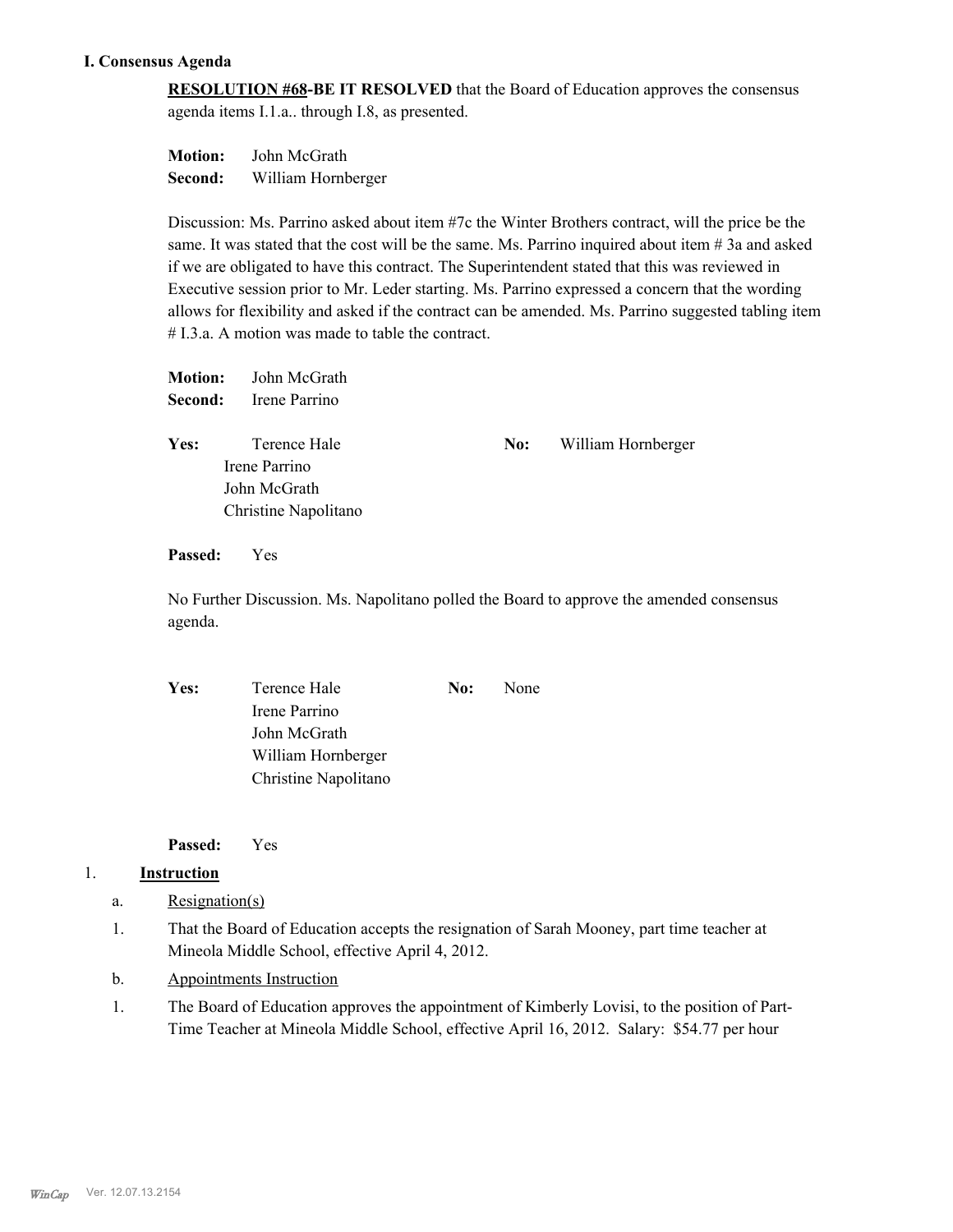- c. Appointments 45 Day Subs
- The Board of Education approves the appointment of Tracy Feeney, to the position of 45 Day Substitute Teacher for Allison Maffettone, effective 04/02/2012 to on or before June 30, 2012; salary: Days 1-20, \$90.00, Days 21-39 \$100.00, Days 40-45 \$110, Day 46 MTA contract salary MA, Step 1, \$67,604 pro rated. 1.
- The Board of Education approves the appointment of Jenny Robateau, to the position of 45 Day Substitute Teacher for Vanessa Lealand, effective 04/02/2012 to on or before June 30, 2012; salary: Days 1-20, \$90.00, Days 21-39 \$100.00, Days 40-45 \$110, Day 46 contract salary MA, Step 1, 67,604 pro rated. 2.

#### Appointment(s) Coaches d.

That the Board of Education approves the appointment of the following coaches for 2011-2012 year:

| <b>POSITION</b>             | EMPLOYEE NAME      | <b>STEP</b> | <b>STIPEND</b> |
|-----------------------------|--------------------|-------------|----------------|
| Softball-Jr. High (7th/8th) | Katelyn E. Maroney |             | \$3.938.00     |

#### 2. **Instruction: Committee on Special Education**

That the Board of Education approves the CSE/CPSE/SCSE recommendations for programs and services for students with IEPs for the time period from 2/1/12 to 2/29/12.

#### 3. **Instruction: Contracted**

a.That the Board of Education approves a contract between the Mineola Union Free School District and Mr. Robert Leder from March 17 through June 30, 2012.

#### 4. **Instruction: Student Actions**

That the Board of Education approves the following out of state/ overnight field trip for the Mineola Spring Track Team: -Penn Relays Invitational, The University of Pennsylvania, Philadelphia,PA from Friday 4/27/12 to 4/28/12. a.

## 5. **Civil Service**

- a. Appointments
- That the Board of Education approves the appointment of Alyssa Ferrandino, to the position of Teacher Aid Sub, effective April 16, 2012. Salary will be \$13.74. 1.
- That the Board of Education approves the appointment of Anita Minch, to the position of Teacher Aid Sub, effective April 16, 2012. Salary will be \$13.74 per hour. 2.
- That the Board of Education approves the appointment of Esmirna Pena, to the position of Teacher Aid Sub effective April 16, 2012. Salary will be \$13.74 per hour. 3.
- That the Board of Education approves the appointment of Renee Ryan, to the position of Teacher Aid Sub, effective April 16, 2012. Salary will be \$13.74 per hour. 4.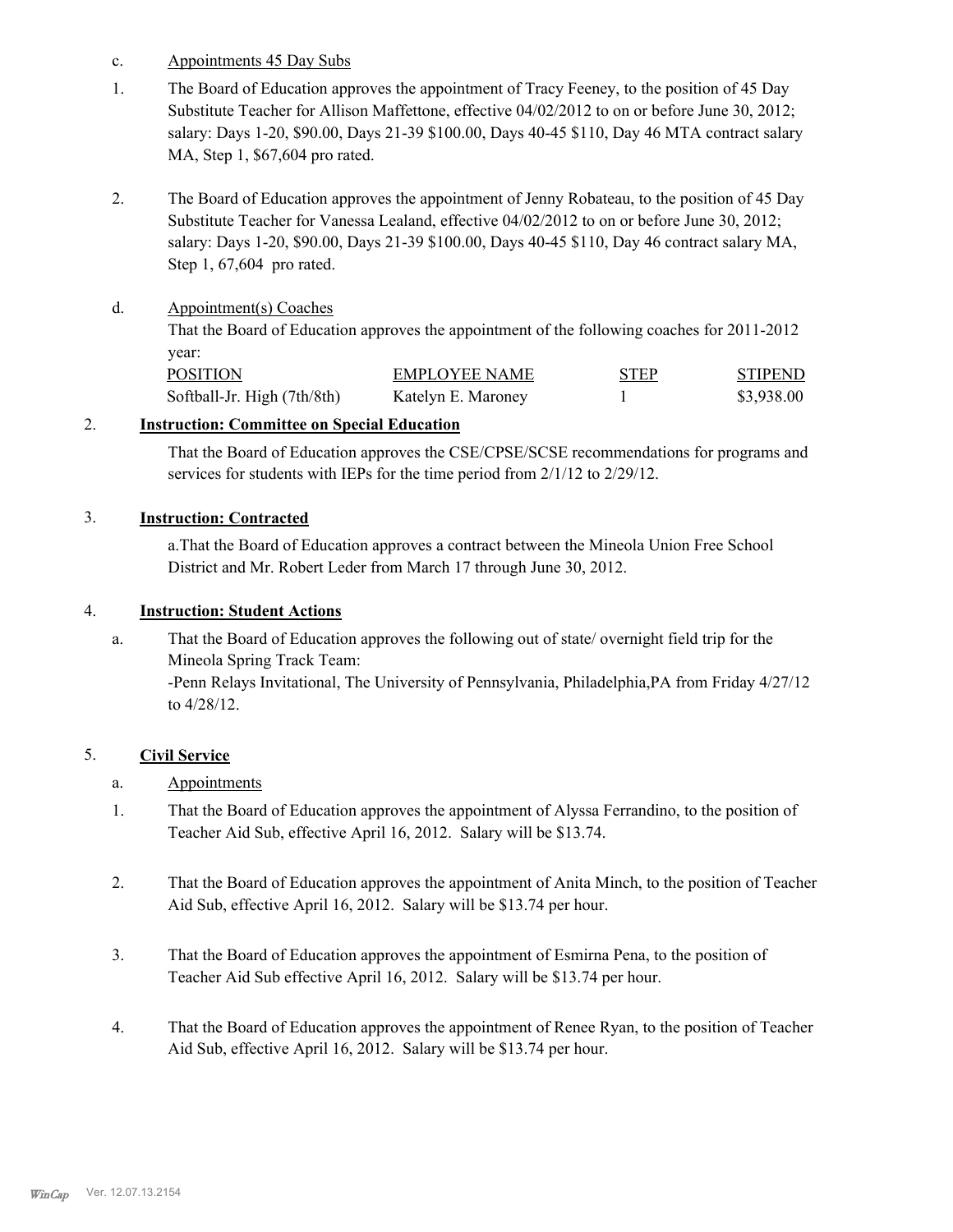That the Board of Education approves the appointment of the following Mineola UFSD Bus Drivers as Sub Drivers for the Summer, 2012 in the event they are needed per the Bus Driver contract. They will be paid at a rate of \$23 per hour. This resolution shall be effective as of July 1, 2012. 5.

| Josafina DaSilva | Brian Flynn         | Gustavo Rodriguez |
|------------------|---------------------|-------------------|
| Joan Selvin      | Vincent Sanseverino | Ronald Albano     |
| Maria David      | Gregory Glover      | Stephen Graf      |
| Julia Adames     | Marta Saravia       | Nancy Jones       |
| Ronald Pierrot   | Sandra Moon         | Andrew Greenberg  |
| Lee Dunninger    | Joaquim Farinhas    | Teresa Coleman    |
| Maria Coleman    | Daniel McNamara     | Nancy Jones       |
| Daniel Makarick  | Cecil Meikle        | Ramona Mujica     |
| Anthony Reid     | Cheryl Thwaites     |                   |

That the Board of Education approves the appointment of the following Bus Aides to be used as needed for the summer of 2012, effective July 1, 2012. They will be paid their hourly rate according to the 2007/2009 Teacher Aide contract. 6.

| Daisy Aviles           | Donna Buckley    | Dolores Delape   |
|------------------------|------------------|------------------|
| Kathleen Diskin        | Rhonda Kaletsky  | Frances Lapoff   |
| Jenny Klein            | Michele Krumholz | Michele Sciroppo |
| <b>Shanelle Glover</b> | Sabra Hussaini   | Patricia Licari  |
| William Miceli         | Guy Penny        | Donna Renda      |
|                        |                  |                  |

That the Board of Education approves, pending budget approval, the following positions for the Summer Special Education Program effective July 2, 2012, through August 10, 2012. 7.

| 1 Clerical              |
|-------------------------|
| 1 Nurse                 |
| 11 Teachers-in-Training |
| 19 Teacher Aides        |

That the Board of Education approves the following teacher aide appointments for the 2011/2012 Summer Language Program effective July 5, 2012 through July 31, 2012. -Claire Gavin \$19.35 per hour -Nancy Gessner \$19.35 per hour Salary based on the 2007/2009 Teacher Aid salary schedule. 8.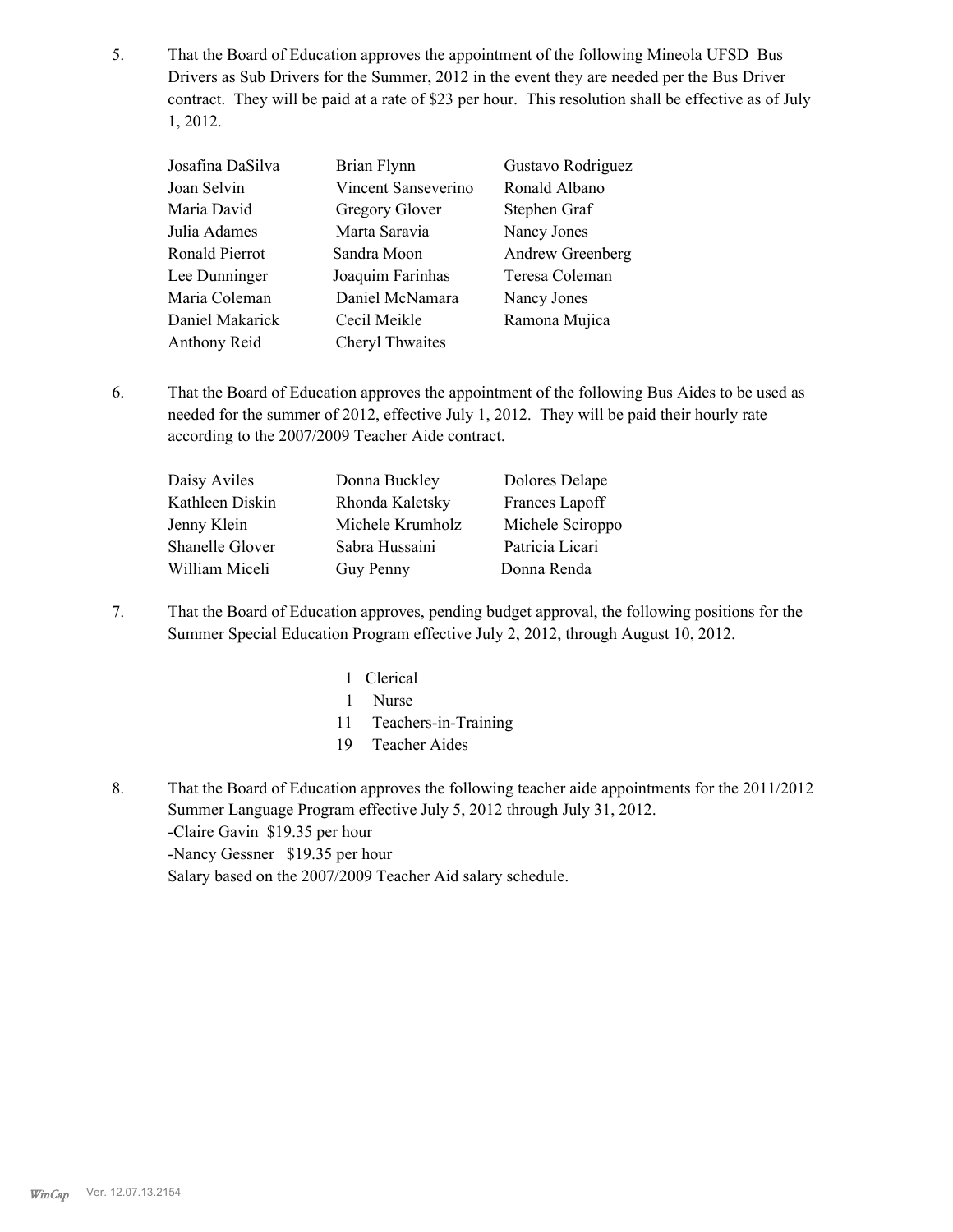#### 6. **Business /Finance**

# a. **Budget Appropriation Adjustment**

#### Budget Appropriation Adjustment

1. That the Board of Education approves the acceptance of revenue in the amount of \$3,515 generated from NYSSMA receipts and makes appropriation adjustments to the following Budget Code: 2110.404.00.2230.

2. That the Board of Education approves the acceptance of revenue in the amount of \$12,650 generated from Drivers' Ed receipts and makes appropriation adjustments to the following Budget Code: 2230.150.07.0000.

#### 7. **Business/Finance: Contract Approvals**

a. That the Board of Education approves Health Contracts, providing health services for Mineola resident children attending private school, between the Mineola UFSD and following applicable districts for the 2011- 2012 school year.

Manhasset UFSD, Westbury UFSD, South Huntington UFSD, North Merrick UFSD

b. That the Board of Education approves Health Contracts between Mineola UFSD and the following districts, whereby Mineola UFSD provides health services for the 2011-2012 school year:

Bellmore- Merrick UFSD, Bethpage UFSD, Brentwood UFSD, Carle Place UFSD, Cold Spring Harbor UFSD, Connetquot UFSD, East Meadow UFSD, East Williston UFSD, Elmont UFSD, Farmingdale UFSD, Freeport UFSD, Garden City UFSD, Glen Cove UFSD, Great Neck UFSD, Half Hollow Hills UFSD, Hauppauge UFSD, Herricks UFSD, Hewlett-Woodmere UFSD, Hicksville UFSD, Huntington UFSD, Jericho UFSD, Lawrence UFSD, Levittown UFSD, Locust Valley UFSD, Long Beach UFSD, Longwood UFSD, Lynbrook UFSD, Manhasset UFSD, Massapequa UFSD, Merrick UFSD, New Hyde Park UFSD, New York City Schools, Northport UFSD, North Shore UFSD, Oceanside UFSD, Oyster Bay - East Norwich UFSD, Plainview - Old Bethpage UFSD, Port Washington UFSD, Rockville Centre UFSD, Roslyn UFSD, Sewanhaka UFSD, Smithtown UFSD, South Huntington UFSD, Syosset UFSD, Valley Stream Central HS District, Valley Stream District 13, Westbury UFSD

c. That the Board of Education approves the NYS contract #PS62050 between Winters Bros. Recycling Corporation and Mineola UFSD for the purpose of rubbish removal, for the 2012- 2013 school year.

#### 8. **Other**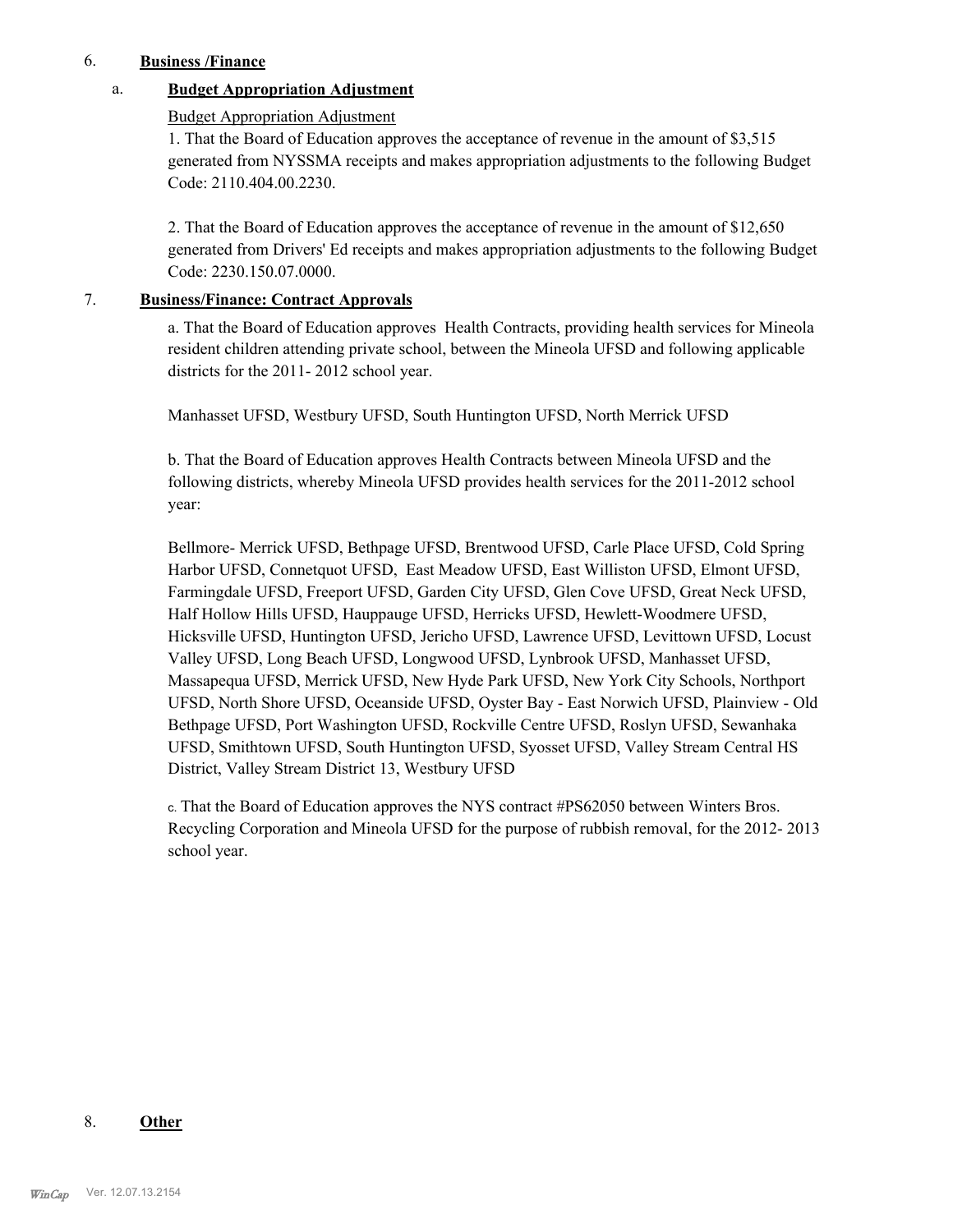That the Board of Education approves the appointment of the following individuals to serve as Registrars and Inspectors at the Annual Election and Budget Vote held **Tuesday, May 15, 2012** at the hourly rate of pay, \$10.00:

#### **Chief Election Inspectors:**

American Legion: **Eileen Alexander**  Hampton Street: **Maryann Iaquinto** Jackson Avenue: **Carolina Macedo** Meadow Drive: **Raymond Kwiatek**

#### **Registrars:**

American Legion: Joanne Fitzgerald, Kathleen Finn Hampton Street: Kathleen Fabiszewski, Marie DeStefano Jackson Avenue: Edith Horowitz, MaryAnn Swinski, Jessica Behrman Meadow Drive: Debra Donovan, Madeline Cegelski

#### **Inspectors:**

American Legion: Ann Marie Smith, Loretta Piotrowski, Lynn Clifford, Margaret Mahon, Margaret Roach Hampton Street: Nora Coniglio, Michael Coniglio, Frank Iaquinto, Marian Kessler Meadow Drive: Douglas Cegelski, Patricia McMahon Jackson Avenue: Flore Rowe, Marie Encizo

NOTE: In the event that there should be a vacancy created in any of the positions of Inspector of Election or Registrar, the Superintendent of Schools is authorized to appoint a qualified voter of this District to fill such vacancy.

The Superintendent of Schools recommends the appointment of the following Registrars to serve on Registration Day, Tuesday, May 1, 2012, between the hours of 4:00pm to 8:00pm at the authorized rate of pay of \$10 per hour.

Meadow Drive: Eileen Alexander Jackson Avenue: Carolina Macedo Hampton Street: Maryann Iaquinto

The Superintendent of Schools also recommends the appointment of : Eileen Alexander to open the Registration Books to the public on **Saturday, May 12, 2012** from 9:00am to 12:00 noon, at the same authorized rate of pay.

A one hour workshop will be given on **Monday, May 14, 2012** from 3:00pm to 4:00pm and the attending Registrars and Inspectors will be compensated at the hourly rate of \$10.00. An additional one hour training will be given on April 26, 2012 by BOLD systems for Inspectors in order to train them in the new scanning system. All attending will be compensated at the approved hourly rate.

#### **Walk-On Agenda Items**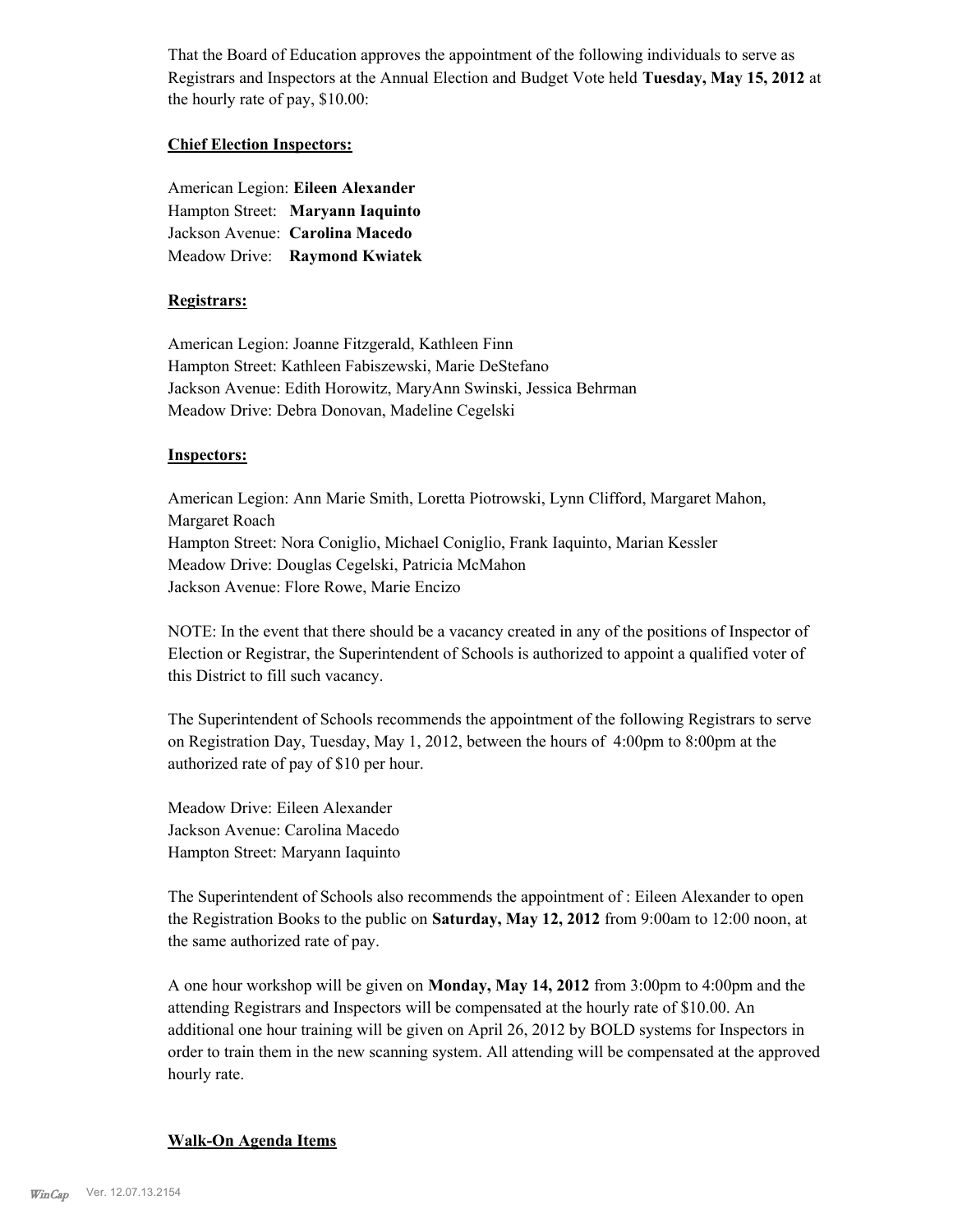**RESOLUTION # 69 - BE IT RESOLVED** that the Board of Education of the Mineola Union Free School District hereby approves the terms and conditions of the Stipulation of Settlement resolving a certain matter between the District and the parents of a student classified by the District's CSE and identified by student number 68137; and

 **BE IT FURTHER RESOLVED** that the Board of Education authorizes the President of the Board to execute the Stipulation of Settlement as approved on the Board's behalf.

| <b>Motion:</b> | Terence Hale       |
|----------------|--------------------|
| Second:        | William Hornberger |

Discussion: There was no discussion.

| Yes: | Terence Hale         | No: | None |
|------|----------------------|-----|------|
|      | Irene Parrino        |     |      |
|      | John McGrath         |     |      |
|      | William Hornberger   |     |      |
|      | Christine Napolitano |     |      |

**Passed:** Yes

#### **RESOLUTION # 70 - RESOLUTION TO APPROVE MUTUAL RELEASE**

**BE IT RESOLVED** that the Board of Education of the Mineola Union Free School District ("District") hereby approves the terms and conditions of the Mutual Release resolving the termination of certain lease agreements between the District and the Xerox Corporation; and

**BE IT FURTHER RESOLVED** that the Board of Education authorizes the Superintendent of Schools to execute the Mutual Release as approved on the District's behalf.

**Motion:** Irene Parrino **Second:** Terence Hale

Discussion: The Superintendent stated that this was a contract from the past and Zerox will pick up their equipment.

Yes: Terence Hale **No:** None Irene Parrino John McGrath William Hornberger Christine Napolitano

**Passed:** Yes

#### **J. Public Comments**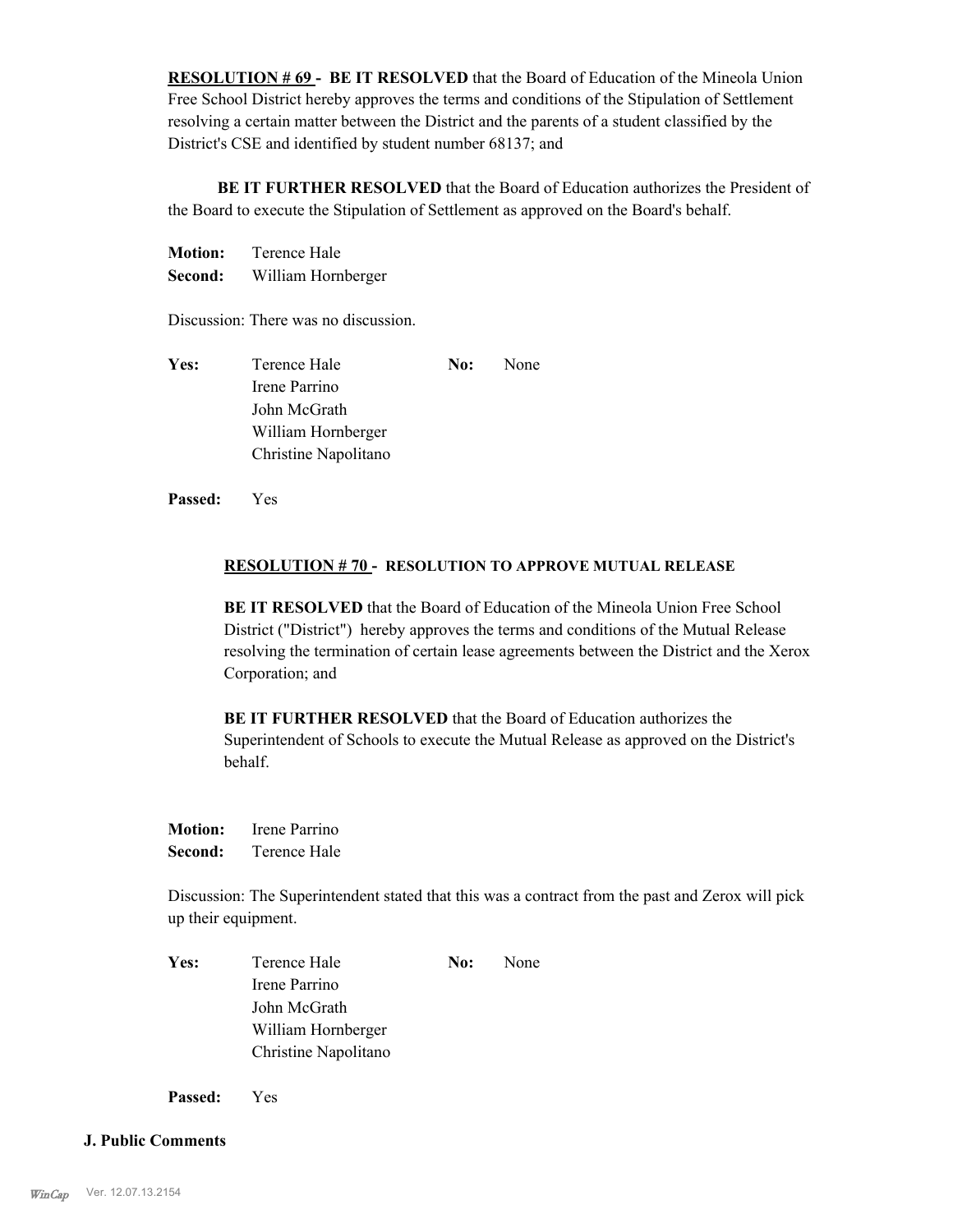There were no public comments at this time but the floor will be open again after the Budget Presentation.

#### **K. Board of Education Reports**

Comments from Board President Board Committee Report Superintendent of Schools' Reports & Comments Superintendent Comments Capital Updates Table Reports Finance and Operations Report Monthly Financial Report Building and Grounds Report Building Usage Vandalism Work order Status Transportation Report

#### Special Reports

Public Questions - Board Committee Reports; Student Organization Report, Superintendent's Report; Table Reports (All Finance & Operations Functions); and Special Report

Tonight's presentation is "The 2012- 2013 Budget- Proposed Budget",( the presentation can be found on the district website). The Superintendent stated that the proposed budget is \$83,922,180 and it includes a \$600,000 transfer to Capital from appropriated fund balance. This transfer is to cover the cost of the Meadow Drive Library project and the Jackson bus loop. If the money is not used it will be returned to the fund balance. Next the Superintendent put up a chart, which breaks down the money in the budget and he explained that this is the standard chart which is used each year. It was noted that this chart does not reflect any revenue from Willis Avenue as the lease has not yet been negotiated. The Superintendent stated that the proposed budget allows us to continue all current programs and more. The proposed budget also includes the following budget enhancements: introduction of pre-k through grade 2 "Kid Knowledge" hands on science program; introduction of science laboratory for grades  $3 \& 4$ ; introduction of science laboratory for grades  $5,6$ and 7. All of the items included in the budget can be found on the district website- the board of education page under presentations. The proposed Budget includes the following Operational items: transfer to capital for Meadow Drive project and Jackson Bus Loop; vehicles- bus replacement plan and new mail truck; staffing reductions and maintain 4% fund balance. The budget also includes Equipment (total money in budget \$217,000): new furniture for Hampton Art and Music room; phase 2 of high school art room; maintenance and purchase of athletic equipment; replacement of musical instruments and a new mandate for additional calculators for grades 6,7 and 8. The Superintendent stated that AGP will remain unchanged but they will be looking at the 3rd grade entrance requirements, as well as attempt to create an "AGP technology class" in 7th grade and explore robotics as part of the STEM theme of the Middle School. The Superintendent stated that UPK is in the budget, however the location is undecided at this point (this will be based on the lottery and where the children live).He added that the idea of outsourcing is still being considered. The Board members had a few questions for the Superintendent. Mr. Hornberger asked if the World Language program will continue. The Superintendent stated that the language will continue in grades k, 1 and 2. Ms. Parrino asked about where the "Kid Knowledge" program will be run. The Superintendent stated that the program will be done in the classrooms. Mr. Hornberger inquired if the Superintendent thinks that people will not put their names in for UPK if the location is not settled. The Superintendent stated that he does not think it will be an issue. He added that it will be easier for parents who want the regular pre-k. The Superintendent stated that there is another option which would be to leave the UPK at Wills Ave. (negotiate with Harbor) and then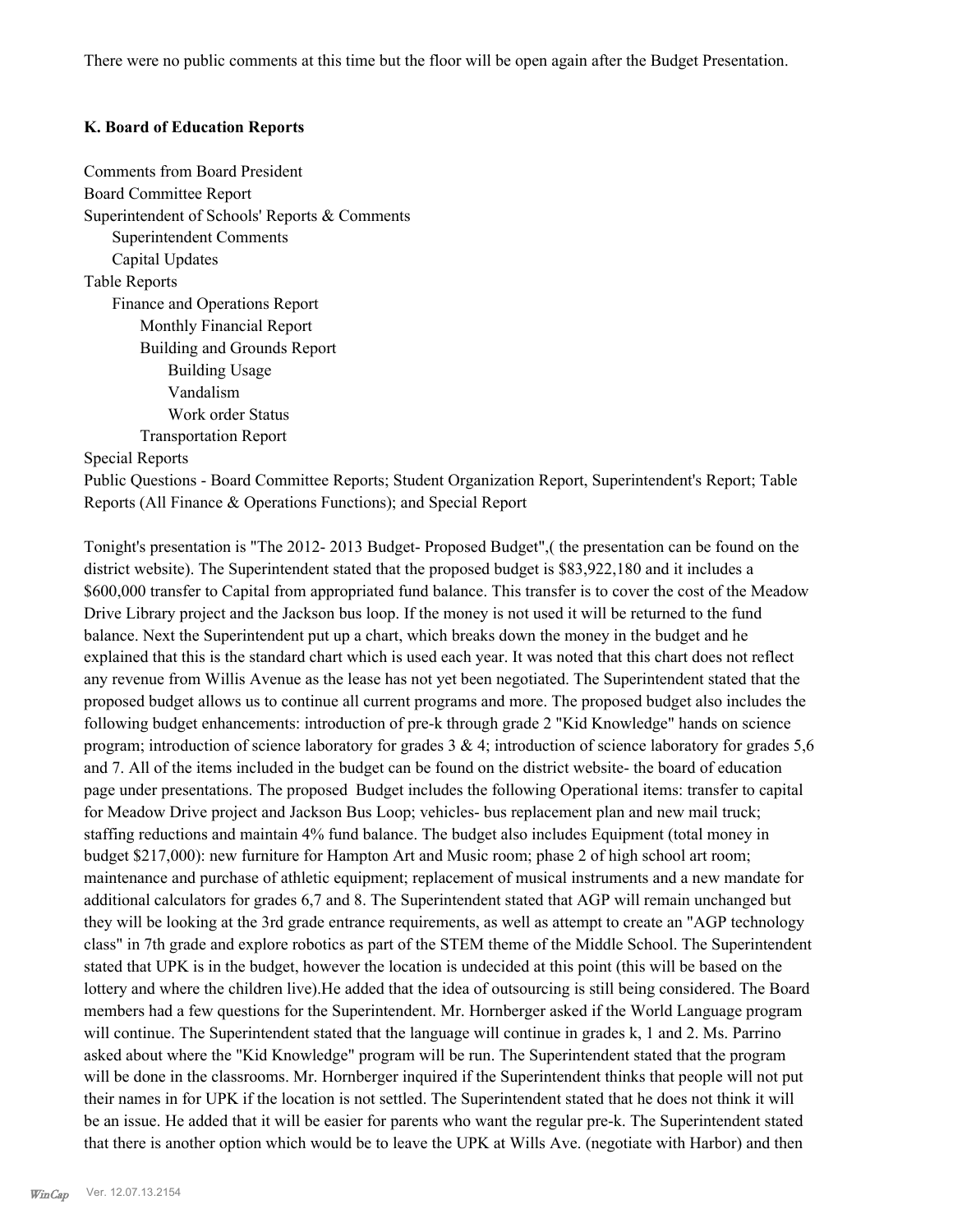we would staff it. The Superintendent stated that he would like to thank the Finance Committee for their work and that they have no report tonight. Mr. Hornberger added that the finance committee usually presents tonight but due to the fact that some information is not available at this point there is no report. The Superintendent stated that the FTE cannot be calculated until the books are closed. Mr. Waters stated that those numbers will be available by the beginning of August. He will ask the committee if they will do their report at that time. Mr. Hornberger stated that the finance committee is there to ask the tough questions and they give Mr. Waters a run for his money.

Ms. Napolitano allowed for public comments. Ms. Kessler, parent, asked the Superintendent if there will be any staff changes or reductions in the upcoming school year. The Superintendent stated that ten teachers were notified at the beginning of April that they may be excessed if the budget doesn't pass. He stated that there will be the following reductions, one retiree, one nurse and one excessed. Ms. Kessler also asked about the AGP program- will there be a time slot or a pull out in the student's schedule. The Superintendent stated that this has not been decided yet. They are looking at pooling the 7th grade and also the 4th grade could be pooled. Another parent asked the superintendent to explain the criteria for excessing teachers. The Superintendent stated that they are required by law to go by seniority. They do their best to keep the best teachers; however, the law is the law. Ms. Zuranski, parent, thanked the Superintendent and the Board for the "Outreach" and stated that it gives the community good information. She stated that she feels the NWEA results are underwhelming. She asked how as a parent, she can measure that her children are learning. The Superintendent stated that in September, parent curriculum guides will be very specific and every class will be doing the same things at the same time. He explained that your child's experience will be the same no matter who their teacher is. The Superintendent stated that he wants parents to hold us accountable and encouraged them to call teachers and principals if there is an issue. The Superintendent asked the parent if their child has begun to use Compass Learning. The parent stated that she has and her child loves it. The Superintendent stated that Compass learning is tailored learning based upon NWEA scores. He added that he that homework should be compass learning because individuality is stressed and it is differentiated. The Superintendent stated that education is an experience. Children should enjoy school and be able to tell you what they learned and be able to explain it to you. Ms. Napolitano added that the district has gone through major strides but the work is not yet complete.

The Superintendent stated that he has a few quick announcements. He stated that yesterday was the deadline for individuals to declare their candidacy for the upcoming elections and the three candidates for the board positions are Christine Napolitano, John McGrath and Artie Barnett. There will be a Meet the Candidate night on April 30 at 8pm and it will be held at the high school. The Superintendent stated that Newsday reported that Mineola had been selected for the 4th consecutive year as best music community. Ms. Burns is in Albany receiving further information on the Common Core. Finally, the Superintendent stated that letters of interest will be sent to parents for the SCOPE program. The Superintendent stated that he was in need of an executive session.